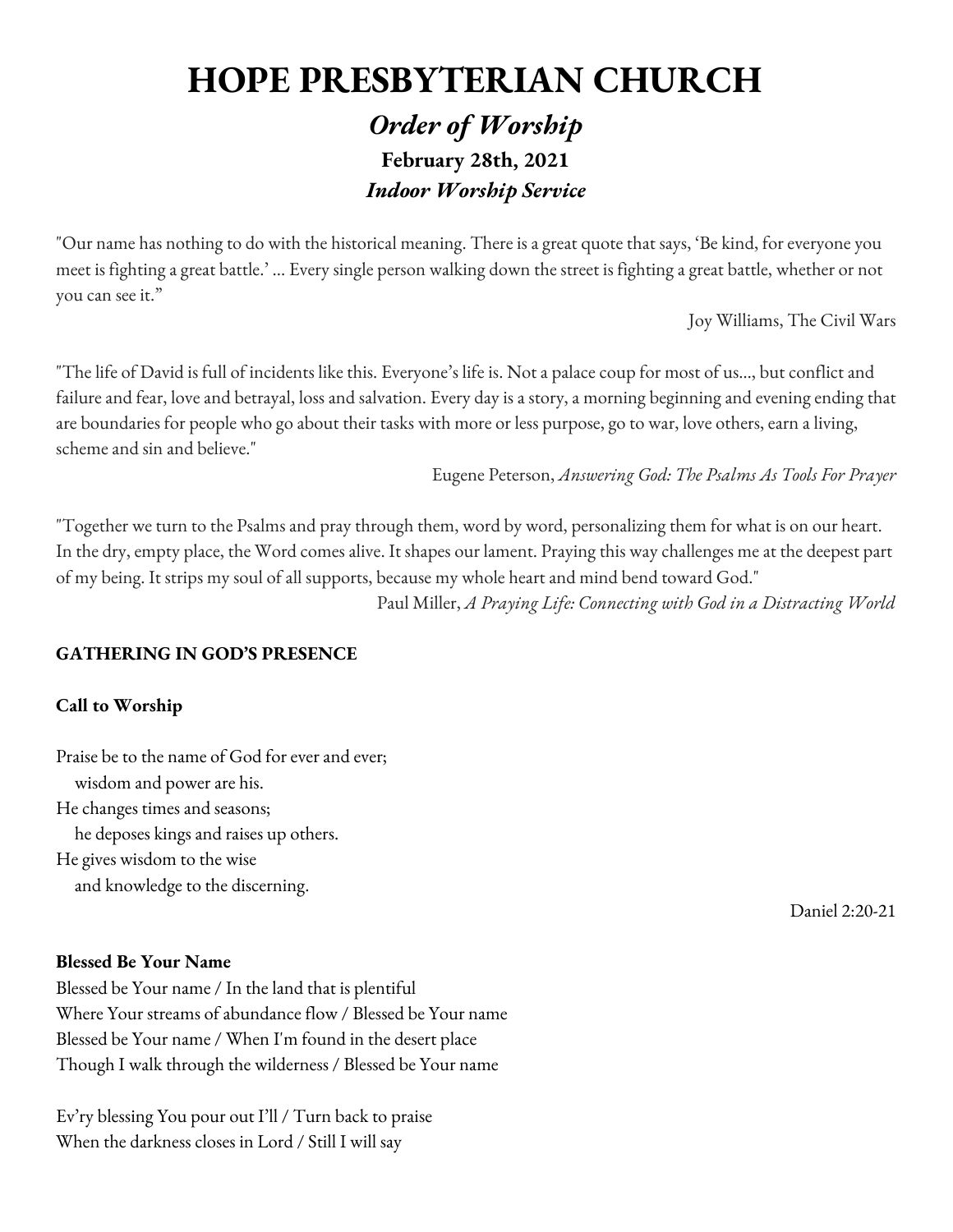# *Blessed be the name of the Lord / Blessed be Your name Blessed be the name of the Lord / Blessed be Your glorious name*

Blessed be Your name / When the sun's shining down on me When the world's all as it should be / Blessed be Your name Blessed be Your name / On the road marked with suffering Though there's pain in the offering / Blessed be Your name

You give and take away / You give and take away My heart will choose to say / Lord blessed be Your name

by Beth Redman and Matt Redman © 2002 Thankyou Music

# **Guide Me O Thou Great Jehovah**

Guide me, O Thou great Jehovah / Pilgrim through this barren land I am weak, but Thou art mighty / Hold me with Thy powerful hand Bread of heaven / Feed me now and evermore Bread of heaven / Feed me now and evermore

Open now the crystal fountain / Whence the healing waters flow Let the firy, cloudy pillar / Lead me all my journey through Strong Deliverer / Be Thou still my Strength and Shield Strong Deliverer / Be Thou still my Strength and Shield

When I tread the verge of Jordan / Bid my anxious fears subside Death of death, and hell's destruction / Land me safe on Canaan's side Songs of praises / I will ever give to Thee Songs of praises / I will ever give to Thee

Land me safe on Canaan's side / Bid my anxious fears, bid my anxious fears Land me safe on Canaan's side / Bid my anxious fears, bid my anxious fears, goodbye

by Jeremy Casella © Jeremy Casella Music

# **Call to Confession**

# **Confession of Sin**

Lord, giver of life and breath, we confess that we have cherished the gifts more than the Giver. We have sought after what cannot satisfy, and held onto things that are not our own. Forgive us for the good we have withheld, and for the wrongs we have dispensed; for where your glory was ignored, and vain shadows kept our gaze. Renew us by your Spirit, that we may love and serve you with singleness of heart, for the sake of Jesus Christ our Savior. Amen.

# **Silent Confession**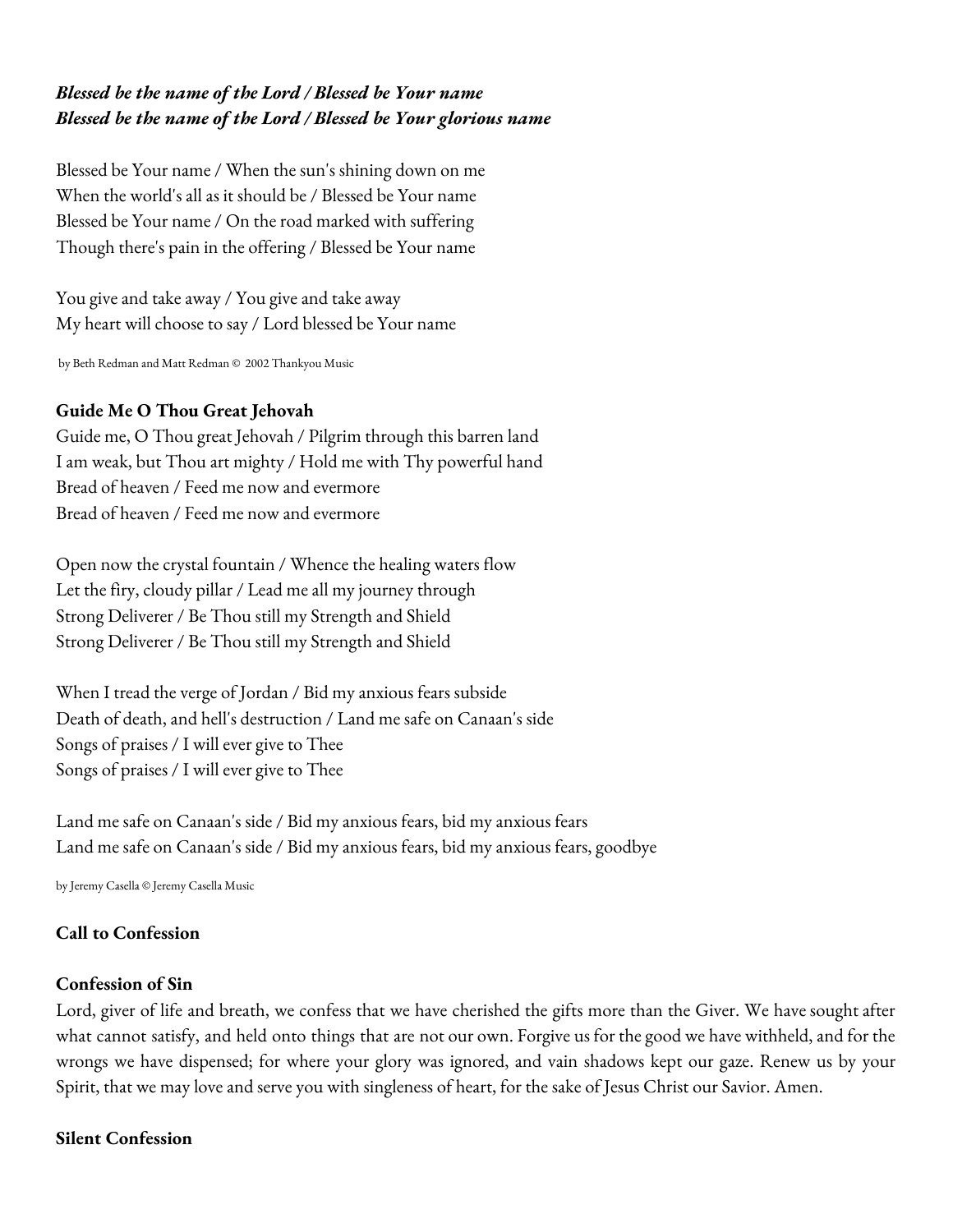#### **Assurance of Pardon**

 $^4$  …when the goodness and loving kindness of God our Savior appeared,  $^5$  he saved us, not because of works done by us in righteousness, but according to his own mercy, by the washing of regeneration and renewal of the Holy Spirit,  $^6$  whom he poured out on us richly through Jesus Christ our Savior,  $^7$  so that being justified by his grace we might become heirs according to the hope of eternal life.

Titus 3:4-7

#### **Yet Not I But Through Christ In Me**

What gift of grace is Jesus my redeemer / There is no more for heaven now to give He is my joy my righteousness and freedom / My steadfast love my deep and boundless peace To this I hold my hope is only Jesus / For my life is wholly bound to his Oh how strange and divine I can sing all is mine / Yet not I but through Christ in me

The night is dark but I am not forsaken / For by my side the Saviour he will stay I labour on in weakness and rejoicing / For in my need his power is displayed To this I hold my Shepherd will defend me / Through the deepest valley he will lead Oh the night has been won and I shall overcome / Yet not I but through Christ in me

No fate I dread I know I am forgiven / The future sure the price it has been paid For Jesus bled and suffered for my pardon / And he was raised to overthrow the grave To this I hold my sin has been defeated / Jesus now and ever is my plea Oh the chains are released I can sing I am free / Yet not I but through Christ in me

With every breath I long to follow Jesus / For he has said that he will bring me home And day by day I know he will renew me / Until I stand with joy before the throne To this I hold my hope is only Jesus / All the glory evermore to him When the race is complete still my lips shall repeat / Yet not I but through Christ in me When the race is complete still my lips shall repeat / Yet not I but through Christ in me Yet not I but through Christ in me

by Jonny Robinson, Rich Thompson, and Michael Farren © 2018 CityAlight Music and Remaining portion is unaffiliated

#### **The Covenant of Membership**

#### **Passing of the Peace of Christ**

**Leader:** May the peace of Christ be with you. *All: And also with you.*

# **Welcome and Prayers of the People Delane Clark**

#### **Offering & Doxology**

Praise God from whom all blessings flow / Praise him all creatures here below Praise him above ye heavenly hosts / Praise father, son, and holy ghost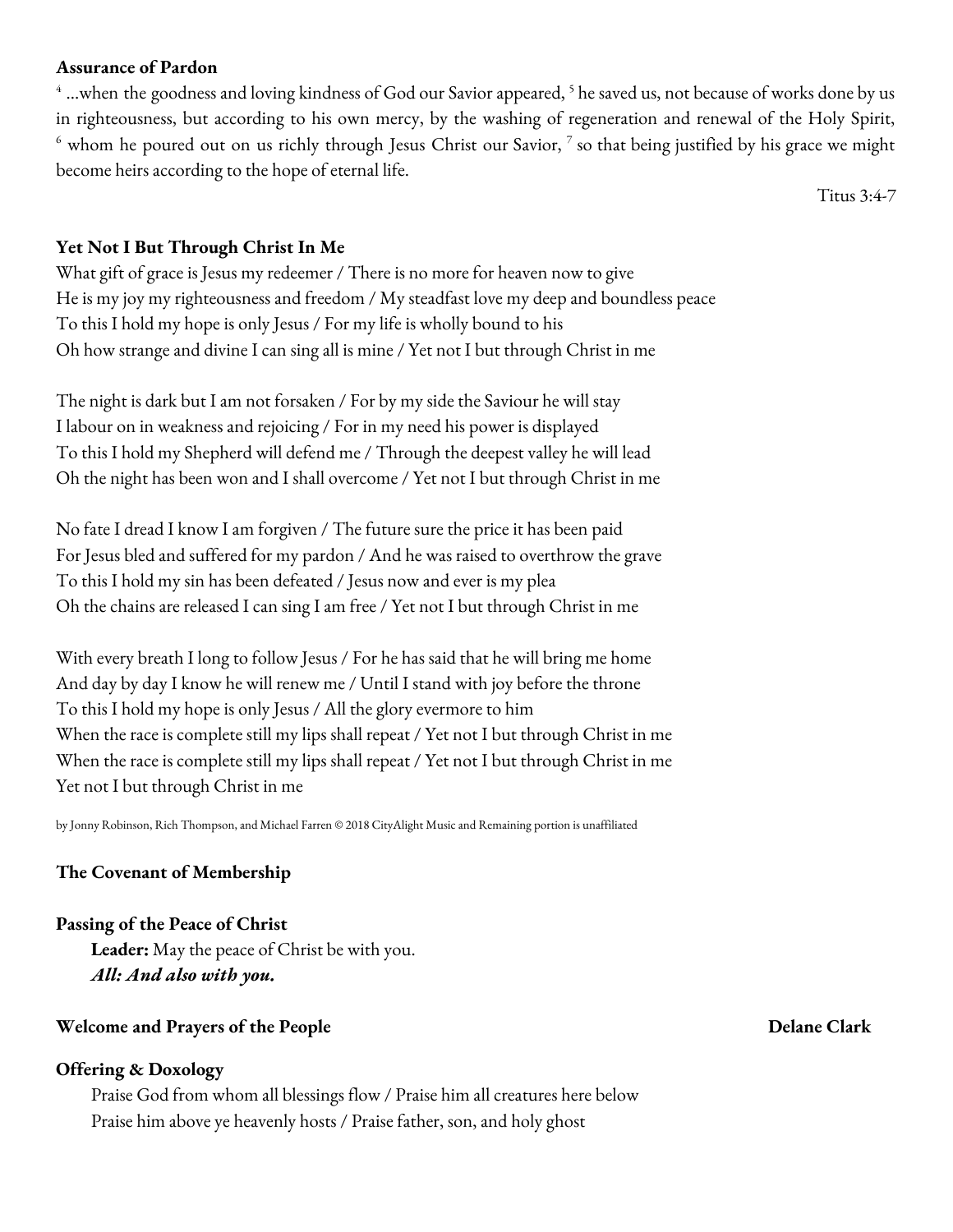# **ATTENDING TO GOD'S WORD**

# **"Praying Through Our Fears" Davis Mooney**

*A Psalm of David, when he fled from Absalom his son.*

<sup>1</sup> O Lord, how many are my foes! Many are rising against me; <sup>2</sup> many are saying of my soul, "There is no salvation for him in God."

<sup>3</sup> But you, O Lord, are a shield about me, my glory, and the lifter of my head.

4 I cried aloud to the Lord, and he answered me from his holy hill.

<sup>5</sup> I lay down and slept; I woke again, for the Lord sustained me.

 $6$  I will not be afraid of many thousands of people who have set themselves against me all around.

<sup>7</sup> Arise, O Lord! Save me, O my God! For you strike all my enemies on the cheek; you break the teeth of the wicked.

<sup>8</sup> Salvation belongs to the Lord; your blessing be on your people!

**Leader:** This is the Word of God for the people of God. *All: Thanks be to God*

# **The Lord's Supper**

# **The Apostles' Creed**

I believe in God the Father Almighty, Maker of heaven and earth. I believe in Jesus Christ, his only Son, our Lord, who was conceived by the Holy Spirit, and born of the virgin Mary.

Psalm 3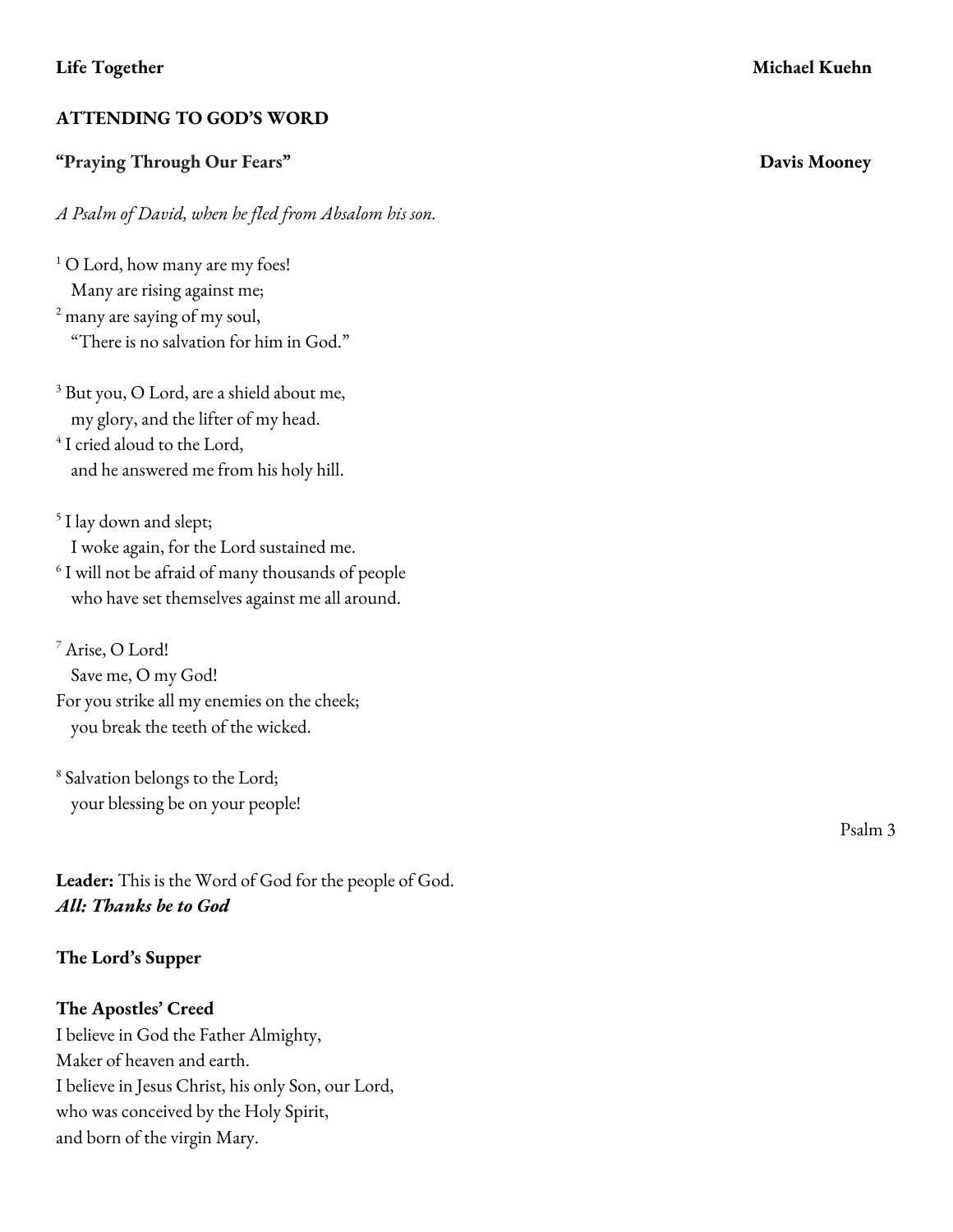He suffered under Pontius Pilate, was crucified, died, and was buried; he descended into Hell. The third day he rose again from the dead. He ascended into heaven and is seated at the right hand of God the Father Almighty. From there he will come to judge the living and the dead. I believe in the Holy Spirit, the holy catholic church, the communion of saints, the forgiveness of sins, the resurrection of the body, and the life everlasting. Amen.

# **Lord's Supper Instructions**

- We invite those seated furthest away from the pulpit to come to the table first. An usher will tell you when to come.
- Households may approach together. We ask that each household practice physical distancing when awaiting their turn.
- Communicants will cup their hands, ready to receive the bread.
- Another server will make a cup available for each communicant to pick up. Wine is the darker liquid and grape juice is the lighter liquid.
- Young children who have made a profession of faith may partake in the Lord's Supper when they have met with and been approved by the Session.

# **ENGAGING GOD'S WORLD**

# **Here Is Love**

Here is love vast as the ocean / Loving-kindness as the flood When the Prince of Life our Ransom / Shed for us His precious blood (REPEAT)

# *Who His love will not remember / Who can cease to sing His praise He can never be forgotten / Throughout Heav'n's eternal days*

On the mount of crucifixion / Fountains opened deep and wide Through the floodgates of God's mercy / Flowed a vast and gracious tide

# *Grace and love like mighty rivers / Poured incessant from above Heav'n's peace and perfect justice / Kissed a guilty world in love*

No love is higher no love is wider / No love is deeper no love is truer No love is higher no love is wider / No love is like Your love O Lord (REPEAT)

Yes here is love vast as the ocean/ Yes here is love vast as the ocean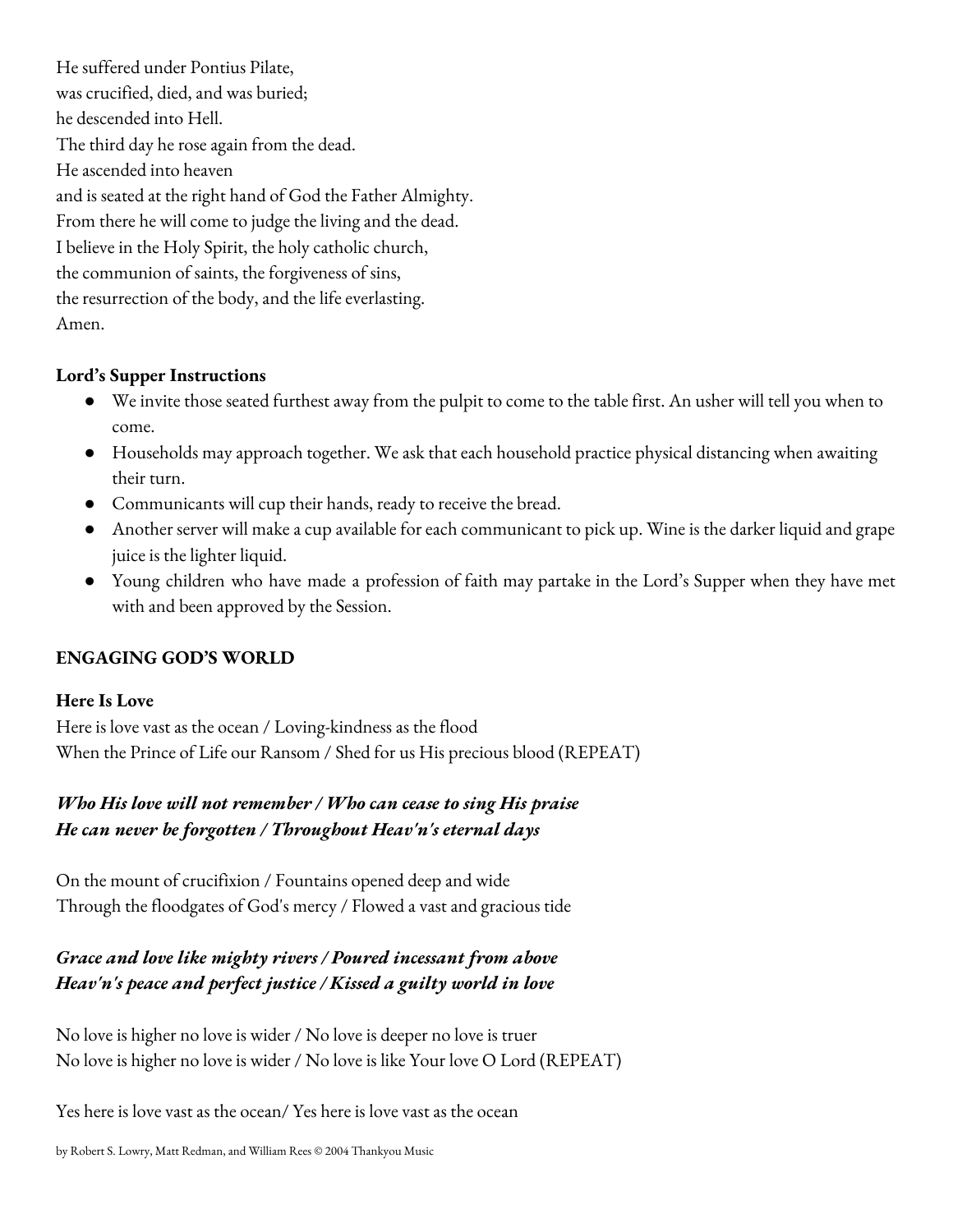#### **Benediction**

- <sup>24</sup> The Lord bless you and keep you;
- $25$  the Lord make his face to shine upon you and be gracious to you;
- <sup>26</sup> the Lord lift up his countenance upon you and give you peace.

Number 6:24-26

# **ADDITIONAL PRAYERS AND MEDITATIONS**

#### **Prayer for Those Struggling with Sin**

Lord Jesus, grant that I may see in you the fulfillment of all my needs and may turn from every false satisfaction to feed on you, the true and living bread. Enable me to lay aside the sin that clings so closely, and run with perseverance the race set before me, looking to you, the author and perfecter of my faith. Amen.

# **Prayer for Those Searching for the Truth**

Jesus, you claim to be the way, the truth, and the life. Grant that I might be undaunted by the cost of following you as I consider the reasons for doing so. If what you claim is true, please guide me, teach me, and open to me the reality of who you are. Give me an understanding of you that is coherent, convincing, and that leads to the life that you promise. Amen.

#### **Prayer of Belief**

Lord Jesus, I admit that I am weaker and more sinful than I ever before believed, but through you I am more loved and accepted than I ever dared hope. I thank you for paying my debt, bearing my punishment on the cross, and offering forgiveness and new life. Knowing that you have been raised from the dead, I turn from my sins and receive you as Savior and Lord. Amen.

# **LIFE TOGETHER**

**Childcare During the Indoor Worship Service:** Two nursery rooms (previous Infant & Ones rooms) will be open for individual family use. The rooms are equipped with TV's displaying the morning worship livestream and surfaces are cleaned prior to the service. We ask that those who use the space, please sign in on the door prior to entering the space and place toys used in the "Used Toy" container upon leaving.

**Lenten Devotionals Available:** Join us on ajourney to Easter with Beauty of the Cross by Tim Chester, which is full of daily meditations on Isaiah 52-53. Pick up a free copy at the connections table this week or contact the church office.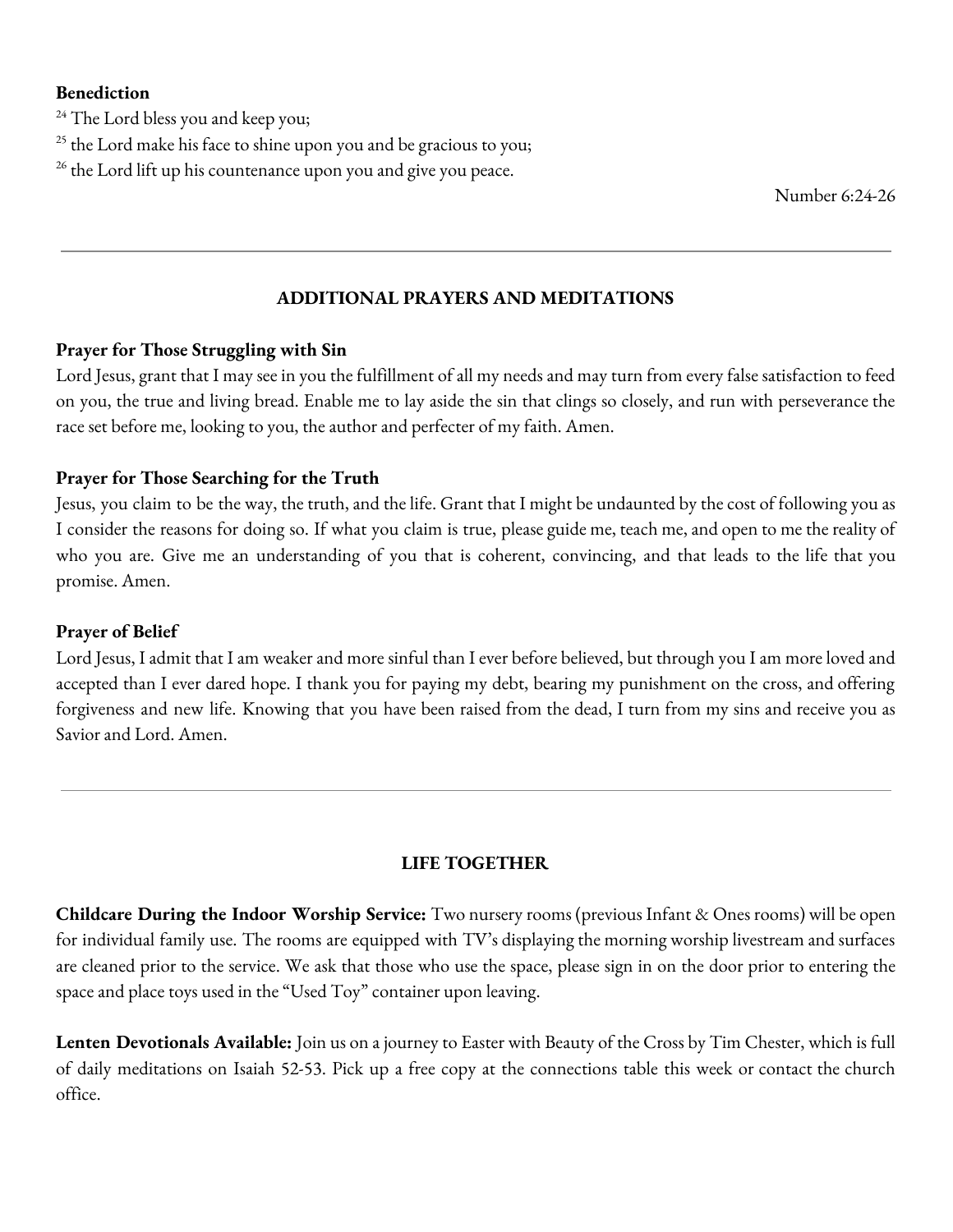**Devotional Art Exhibition:** Throughout the season of Lent, a devotional art exhibit entitled *The Stations of the Cross* will be installed outside on the church grounds. Visitors can come take a "pilgrimage" around the church building, prayerfully walking through the events of Holy Week. The companion book may be picked up in the Worship Center or the church office.

**Men's Cohorts:** Registration is live for our spring cohorts, which kick off the first week in March. These are small groups that meet for connection and study the Bible together. Various days and times are available. Register at hopechurchws.org/men.

**Men's Meetup:** Our next informal men's gathering is Thursday, March 4th, 7:30-9:30pm (come and go as needed) at Incendiary in Bailey Park. All are welcome.

**Spring Women's Event:** *A Day to Be* **- March 20th, 9:00am-3:30pm.** Come join us fora day to be! Be with other women outdoors on the beautiful grounds of Nomad Farms in nearby Tobaccoville. Be with the Lord in times of reflection, listening, journaling and praying. Be with yourself and take time to receive care for your soul. Register online by March 7th: hopechurchws.org/aDaytoBe.

**Marked Men for Christ Weekend** - March 17-19th, Camp Caraway Conference Center - Asheboro, NC. This a transformational retreat for men who are ready to go deeper with Jesus Christand become stronger, more fruitful for him. We will be following all Covid-19 protocols to keep everyone safe. Because of Covid, every man will get his own room in the conference center. Go to www.markedmenforchrist.org to register. The cost is \$275. Financial assistance is available. Contact Clyde Godwin at cgodwin@priorityone.org with your questions.

**Church-wide Camping Trip:** Save the date for a fun overnight camping experience at Stone Mountain Park, May 7-8. All are welcome—young or old, single or married, families or no kids. Registration will be available in April.

**Life Groups:** Life Groups are smaller communities (typically 12-15 adults) made up of members, regular attenders, and friends of Hope Church that meet anywhere from once a week to twice a month. hopechurchws.org/lifegroups

# **SERVICE OPPORTUNITIES**

**Mask Donations:** Speas Elementary needs child-size disposable face masks for their students. If you'd like to help with this need, you can follow the link to an Amazon wishlist to make a purchase and have it delivered to the school. https://a.co/8gxw1N0

If you'd prefer to deliver child-size face masks to the school yourself, the address is: Speas Elementary School, 2000 Polo Road, Winston-Salem, NC 27106